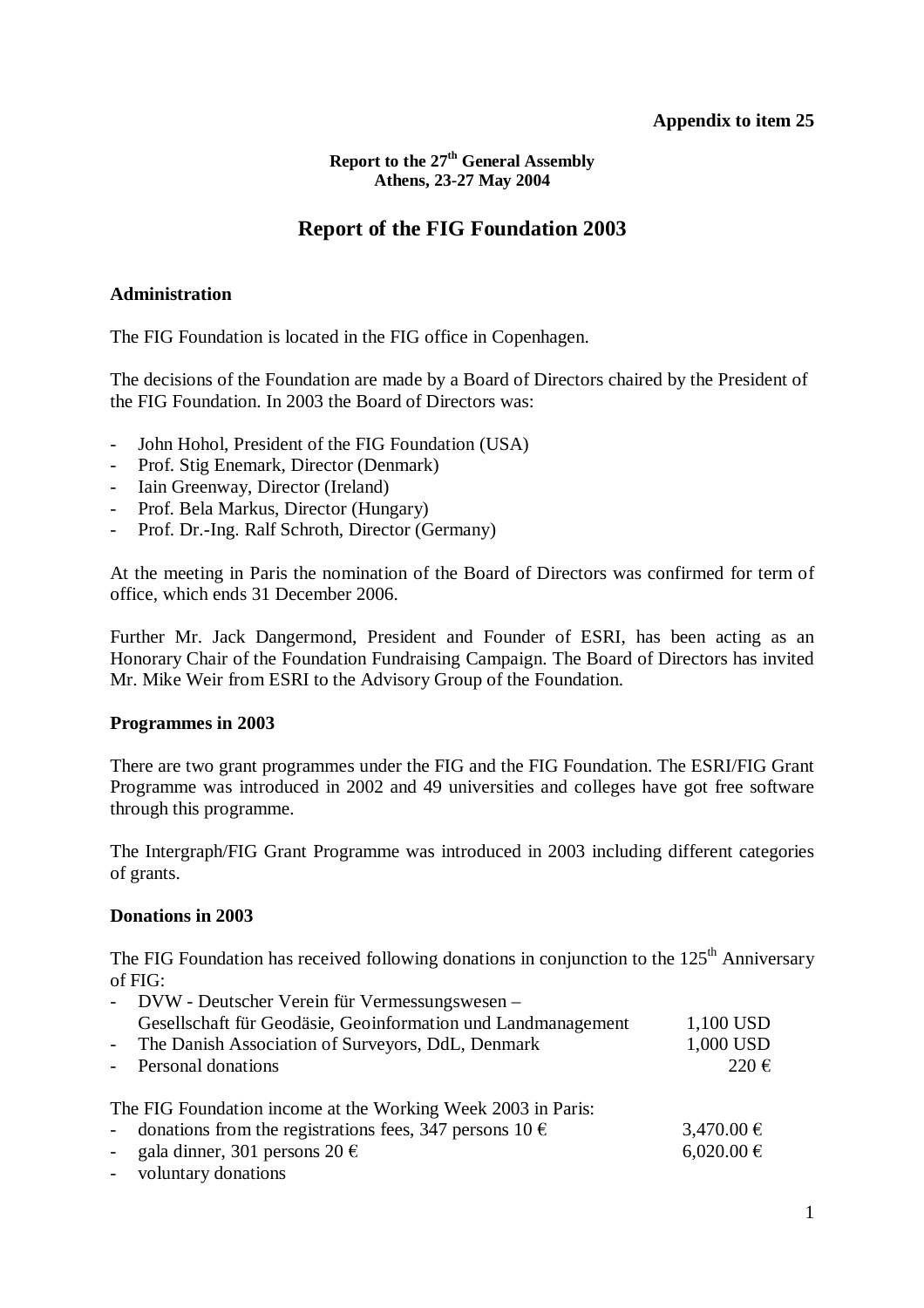|                           | geosuisse - Swiss society of geomatics and landmanagement<br>$\sim$<br>personal donations<br>$\overline{\phantom{a}}$<br>total amount | $1,000.00 \in$<br>785.00 €<br>$11,275.00 \in$ |
|---------------------------|---------------------------------------------------------------------------------------------------------------------------------------|-----------------------------------------------|
|                           | The FIG Foundation income at the Regional Conference in Marrakech:<br>$1,470.00 \in$<br>425.00 €<br>1,895.00 €                        |                                               |
| $\mathbf{L}^{\text{max}}$ | donations from the registrations fees, 147 persons 10 $\epsilon$                                                                      |                                               |
|                           | - voluntary donations                                                                                                                 |                                               |
|                           | - total amount                                                                                                                        |                                               |
|                           |                                                                                                                                       |                                               |

## **Grants 2003**

The FIG Foundation gave five grants to following applicants – total number of applications was 13:

- Juan B. Paez-Ferro (Colombia): Develop of an actualisation course in order to prepare the academic infrastructure in Colombian universities for the new technologies in the surveyor profession**.**
- Nick Nunnington (Netherlands): THE EUROPEAN CHALLENGE an Overview
- Renida Sarala (India): Survey Orientation programme
- Marina Vaskovitch (Sweden): Property formation modelling with application ot the Republic of Belarus
- Andrew Kozikov (Ukraine): Cadastral development the contribution of scientific enquiry

In addition the Foundation has supported the International Geodetic Students Meeting IGSM 2003 in Dresden, Germany and in Espoo, Finland in 2004.

The total amount of grants is 2003 was USD 5,875 and EUR 1,000.

The deadline for applications in 2004 is 30 March 2004 to allow the Board of Directors to make their decisions at the meeting of the Board of Directors in Athens.

#### **Accounts 2003**

The income statement for 2003 and the balance sheet at 31 December 2003 are attached to these minutes.

The total income in 2003 was 15,924  $\epsilon$  and expenses 7,551  $\epsilon$  which gives the net result of 8,373 €.

The total assets are 83,147  $\epsilon$ .

John Hohol President of the FIG Foundation March 2004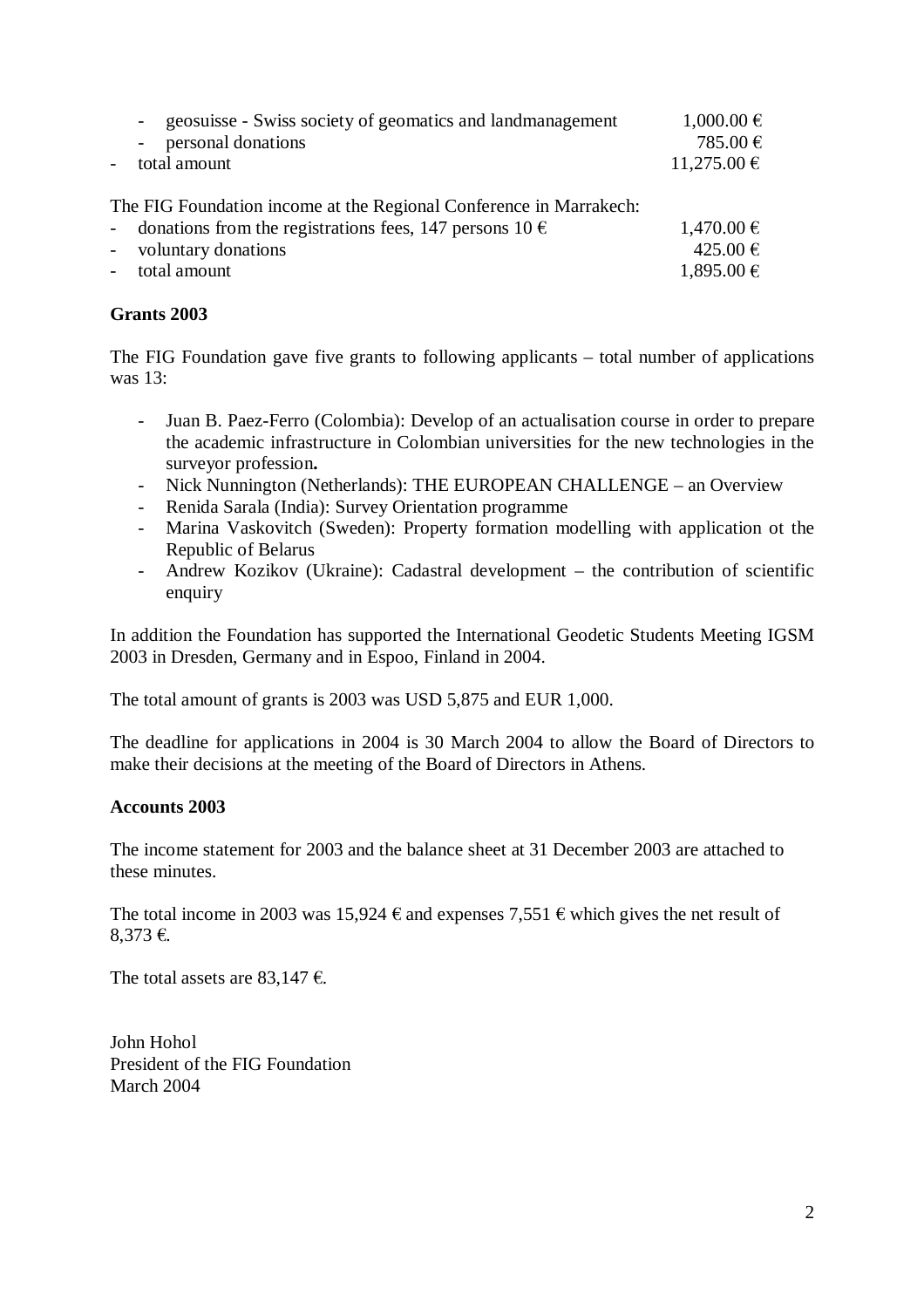|                                  | <b>The FIG Foundation</b> |                  |                  |                  |  |  |  |
|----------------------------------|---------------------------|------------------|------------------|------------------|--|--|--|
| <b>Income statement for 2003</b> |                           |                  |                  |                  |  |  |  |
|                                  |                           |                  |                  |                  |  |  |  |
|                                  | 2003                      | 2003             | 2003             | 2002             |  |  |  |
|                                  | <b>DKK</b>                | <b>EUR</b>       | CHF              | CHF              |  |  |  |
| Profit, the FIG Foundation       |                           |                  |                  |                  |  |  |  |
| <b>Income</b>                    |                           |                  |                  |                  |  |  |  |
| Donations:                       |                           |                  |                  |                  |  |  |  |
| Personal donations               | 16.952                    | 2.277            | 3.551            | 9.090            |  |  |  |
| <b>ESRI</b> donation             | $\overline{0}$            | $\overline{0}$   | $\mathbf{0}$     | 40.276           |  |  |  |
|                                  |                           |                  |                  |                  |  |  |  |
| FIG Conferences:                 |                           |                  |                  |                  |  |  |  |
| Working Week                     | 83.742                    | 11.249           | 17.541           | 32.354           |  |  |  |
| Regional Conference              | 12.060                    | 1.620            | 2.526            | $\boldsymbol{0}$ |  |  |  |
| <b>Bank</b> interest             | 5.791                     | 778              | 1.213            | 885              |  |  |  |
| <b>Income</b>                    | 118.545                   | 15.924           | 24.831           | 82.605           |  |  |  |
| <b>Expenses</b>                  |                           |                  |                  |                  |  |  |  |
| Foundation dinner                | $\theta$                  | $\boldsymbol{0}$ | $\boldsymbol{0}$ | 6.667            |  |  |  |
| Plaques                          | 4.399                     | 591              | 921              | 1.491            |  |  |  |
| Grants                           | 47.198                    | 6.340            | 9.886            | 18.038           |  |  |  |
| Leaflet                          | $\theta$                  | $\overline{0}$   | $\Omega$         | 175              |  |  |  |
| Various                          | 4.618                     | 620              | 968              | 992              |  |  |  |
| <b>Expenses</b>                  | 56.215                    | 7.551            | 11.775           | 27.363           |  |  |  |
| Net profit                       | 62.330                    | 8.373            | 13.056           | 55.242           |  |  |  |
|                                  |                           |                  |                  |                  |  |  |  |
|                                  |                           |                  |                  |                  |  |  |  |